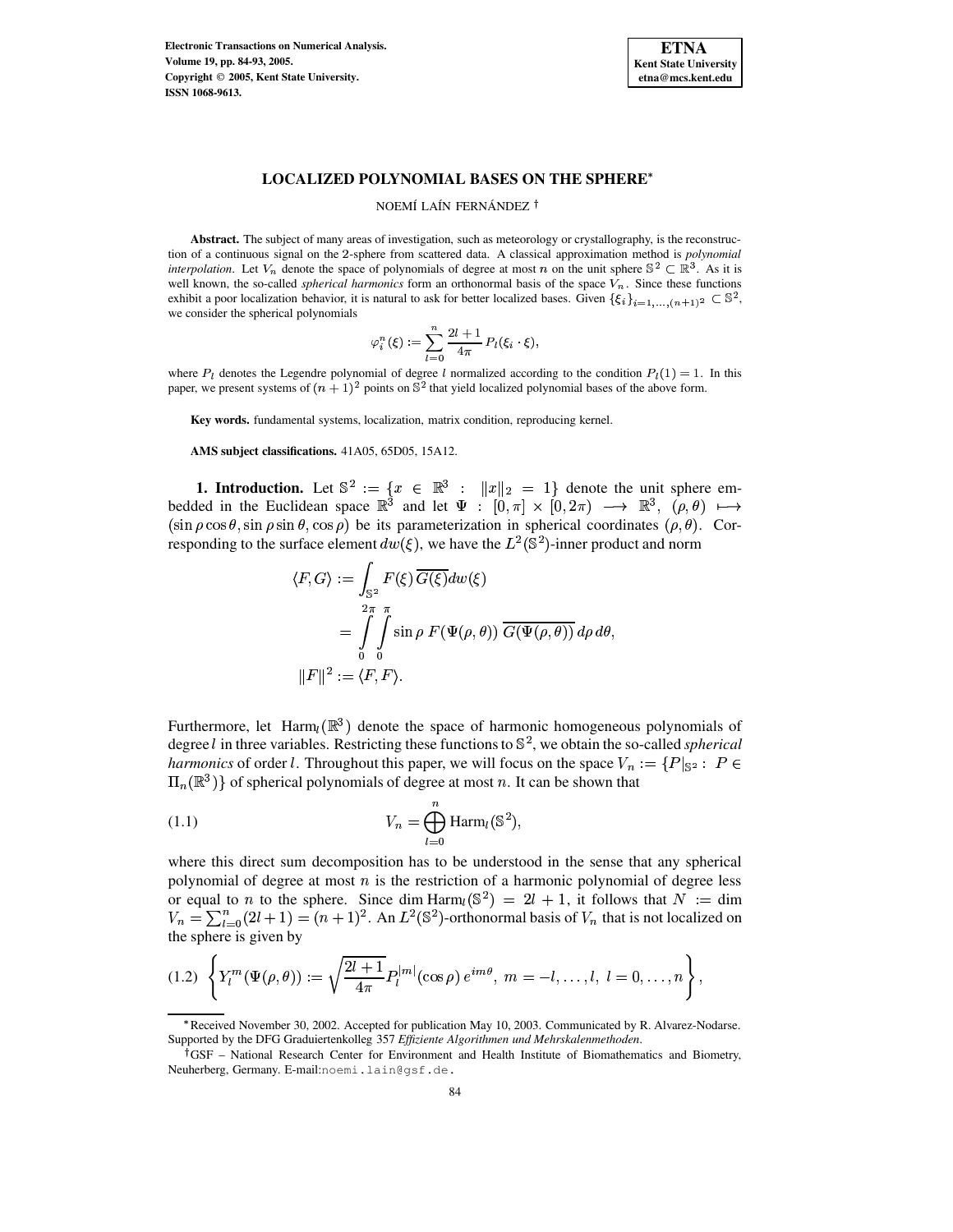### Localized polynomial bases on the sphere

85



FIG. 1.1. Spherical harmonic  $\Re (Y_{10}^5(\rho,\theta))$  and reproducing kernel  $K_{10}(\xi, \cdot)$  with  $\xi = (-1,0,0)^T$ .

where

$$
P_l^m(t) := \left(\frac{(l-m)!}{(l+m)!}\right)^{1/2} (1-t^2)^{m/2} \frac{d^m}{dt^m} P_l(t), \quad m = 0, \ldots, l, \ t \in [-1, 1]
$$

denote the associated Legendre functions and  $P_l$  stands for the Legendre polynomial of degree l normalized according to the condition  $P_l(1) = 1$ . From now on, this basis will be referred to as the basis of spherical harmonics.

A way of constructing better localized bases is by means of the reproducing kernel of the underlying space. Let  $\{B_l^m : m = 1, ..., 2l + 1, l = 0, ..., n\}$  be an arbitrary  $L^2(\mathbb{S}^2)$ -orthonormal basis of  $V_n$ . It is straightforward to check that the reproducing kernel of Harm<sub>l</sub>( $\mathbb{S}^2$ ) is given by

$$
G_l(\xi, \eta) := \sum_{m=1}^{2l+1} \overline{B_l^m(\xi)} B_l^m(\eta), \qquad \xi, \eta \in \mathbb{S}^2.
$$

Combining now the direct sum decomposition of  $V_n$  in (1.1) and the addition theorem for Harm<sub>l</sub>( $\mathbb{S}^2$ ) (see Müller [4], page 10), one comes up with the following result.

LEMMA 1.1. The unique reproducing kernel of  $V_n$  is given by

<span id="page-1-0"></span>
$$
(1.3) \quad K_n(\xi, \eta) := \sum_{l=0}^n G_l(\xi, \eta) = \sum_{l=0}^n \frac{2l+1}{4\pi} P_l(\xi \cdot \eta) =: k_n(\xi \cdot \eta), \qquad \xi, \eta \in \mathbb{S}^2.
$$

It should be observed that  $K_n(\xi, \eta) = k_n(\xi \cdot \eta)$ , as a zonal function, only depends on the Euclidean product of the vectors  $\xi$  and  $\eta$ . Therefore, it is invariant with respect to rotations, i.e., transformations of the group  $SO(3)$ .

**1.1. Scaling Functions.** In contrast to the spherical harmonics  $Y_l^m$  introduced in (1.2), the function  $K_n(\xi, \cdot) : \mathbb{S}^2 \longrightarrow \mathbb{R}$  ( $\xi \in \mathbb{S}^2$ ) defined in (1.3) is the spherical polynomial with minimal  $L^2(\mathbb{S}^2)$ -norm among all spherical polynomials of degree at most *n* that attain the same value at the prescribed point  $\xi$ . The following lemma establishes this localization property.

LEMMA 1.2. Let  $\xi \in \mathbb{S}^2$ . Then

(1.4) 
$$
\left\| \frac{K_n(\xi, \cdot)}{K_n(\xi, \xi)} \right\| = \min \{ \|P\| : P \in V_n, P(\xi) = 1 \}.
$$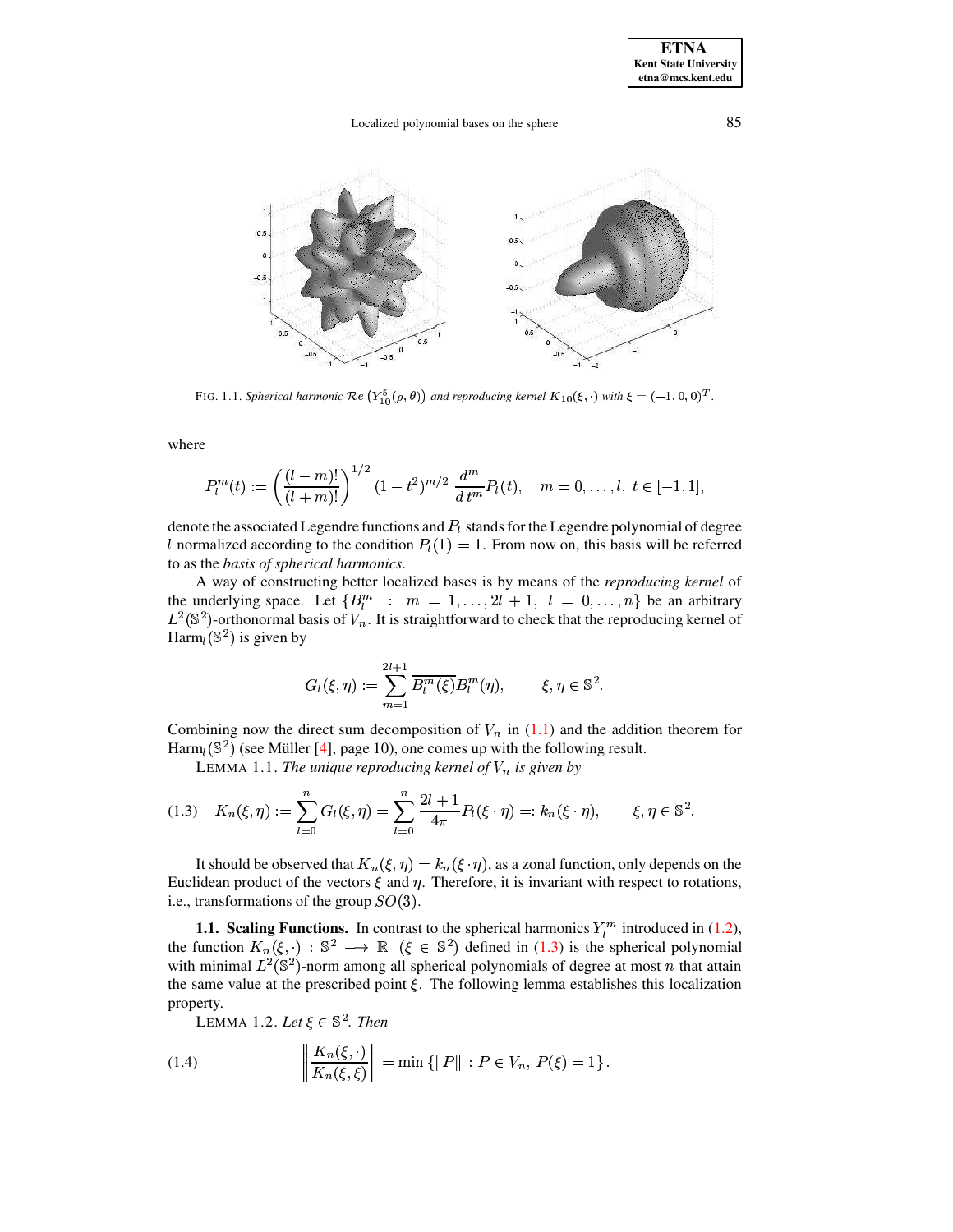#### N. Laín Fernández

The proof is a direct consequence of applying Cauchy-Schwarz's inequality and the addition theorem (see Laín Fernández [2]).

Our aim is to study the problem of characterizing sets of points  $\{\xi_i\}_{i=1,...,N} \subset \mathbb{S}^2$ such that the functions  $\{\varphi_i^n := K_n(\xi_i, \cdot)\}_{i=1,\dots,N}$  constitute a basis of the space  $V_n$ . The functions  $\varphi_i^n$ ,  $(i = 1, ..., N)$  will be called *scaling functions*. The linear independence of the scaling functions is reflected in the regularity of an  $N \times N$  matrix. Given  $\{\xi_i\}_{i=1,...,N} \subset \mathbb{S}^2$ , we can construct the interpolation matrix

<span id="page-2-0"></span>
$$
(1.5) \quad \mathbf{A}_{n} := \begin{pmatrix} Y_{0}^{0}(\xi_{1}) & Y_{0}^{0}(\xi_{2}) & Y_{0}^{0}(\xi_{3}) & \dots & Y_{0}^{0}(\xi_{N}) \\ Y_{1}^{-1}(\xi_{1}) & Y_{1}^{-1}(\xi_{2}) & Y_{1}^{-1}(\xi_{3}) & \dots & Y_{1}^{-1}(\xi_{N}) \\ Y_{1}^{0}(\xi_{1}) & Y_{1}^{0}(\xi_{2}) & Y_{1}^{0}(\xi_{3}) & \dots & Y_{1}^{0}(\xi_{N}) \\ Y_{1}^{1}(\xi_{1}) & Y_{1}^{1}(\xi_{2}) & Y_{1}^{1}(\xi_{3}) & \dots & Y_{1}^{1}(\xi_{N}) \\ \vdots & \vdots & \vdots & \ddots & \vdots \\ Y_{n}^{-n}(\xi_{1}) & Y_{n}^{-n}(\xi_{2}) & Y_{n}^{-n}(\xi_{3}) & \dots & Y_{n}^{-n}(\xi_{N}) \\ \vdots & \vdots & \vdots & \ddots & \vdots \\ Y_{n}^{n}(\xi_{1}) & Y_{n}^{n}(\xi_{2}) & Y_{n}^{n}(\xi_{3}) & \dots & Y_{n}^{n}(\xi_{N}) \end{pmatrix} \in \mathbb{C}^{N \times N}.
$$

By virtue of the addition theorem, one can directly see that the symmetric positive semidefinite matrix  $\mathbf{\Phi}_n := \mathbf{A}_n^* \mathbf{A}_n$  has the entries

$$
\Phi_n(r,s) = \sum_{l=0}^n \sum_{m=-l}^l Y_l^{-m}(\eta_r) Y_l^m(\eta_s) = K_n(\eta_r, \eta_s) = \langle K_n(\eta_r, \cdot), K_n(\eta_s, \cdot) \rangle
$$

Therefore, the matrix  $\Phi_n$  is the Gram matrix of the scaling functions and will be positive definite, in particular regular, if and only if the scaling functions are linearly independent. As det  $\Phi_n = |\text{det } \mathbf{A}_n|^2$ , we can study the regularity of either  $\mathbf{A}_n$  or  $\Phi_n$  in order to determine whether the scaling functions constitute a basis of  $V_n$  or not. Since the regularity or singularity of the matrix  $A_n$  is independent of the basis of  $V_n$  on hand, we will assume from now on that the underlying basis is the basis  $(1.2)$  of spherical harmonics.

DEFINITION 1.3. A set of points  $\{\xi_i\}_{i=1,...,N} \subset \mathbb{S}^2$  for which the interpolation matrix  $\mathbf{A}_n$  is nonsingular or equivalently the associated scaling functions  $\{\varphi_i^n\}_{i=1,...,N}$  constitute a basis of  $V_n$ , is called a fundamental system for  $V_n$ .

2. Construction of fundamental systems. With growing  $n$ , the analysis of the regularity of the interpolation matrices  $A_n$  becomes a very difficult task in general, so we have to restrict our analysis to specific choices of point constellations.

A possible way of constructing fundamental systems for  $V_n$  is due to v. Golitschek and Light  $[6]$  and Sünderman  $[5]$ . The key idea of their construction is to locate the N nodes on  $n+1$  parallel circles, such that the kth  $(k = 0, \ldots, n)$  circle contains  $2k+1$  points.

Another description of specific sets of points, which admit unique polynomial interpolation, is given by  $Xu$  [7, 8]. In his construction, the fundamental systems arise from relating an interpolation problem on the unit disc to an interpolation problem on the unit sphere: one starts with  $(n + 1)(n + 2)/2$  points lying on  $\lfloor n/2 \rfloor + 1$  concentric circles inside the unit disc, such that one of the circles is the unit circle  $\mathbb{S}^1$  itself and each circle contains  $n + 1$ equidistantly distributed nodes. Finally, the points are projected onto the northern and southern hemispheres of  $\mathbb{S}^2$ , yielding thereby a symmetric distribution of N points on the sphere. Unfortunately, this construction only works in the case of even polynomial degree  $n$ .

Here and from now on, we will assume that  $n$  is an odd natural number and consider accordingly that the  $(n+1)^2$  nodes are distributed on  $n+1$  parallel circles, where each of them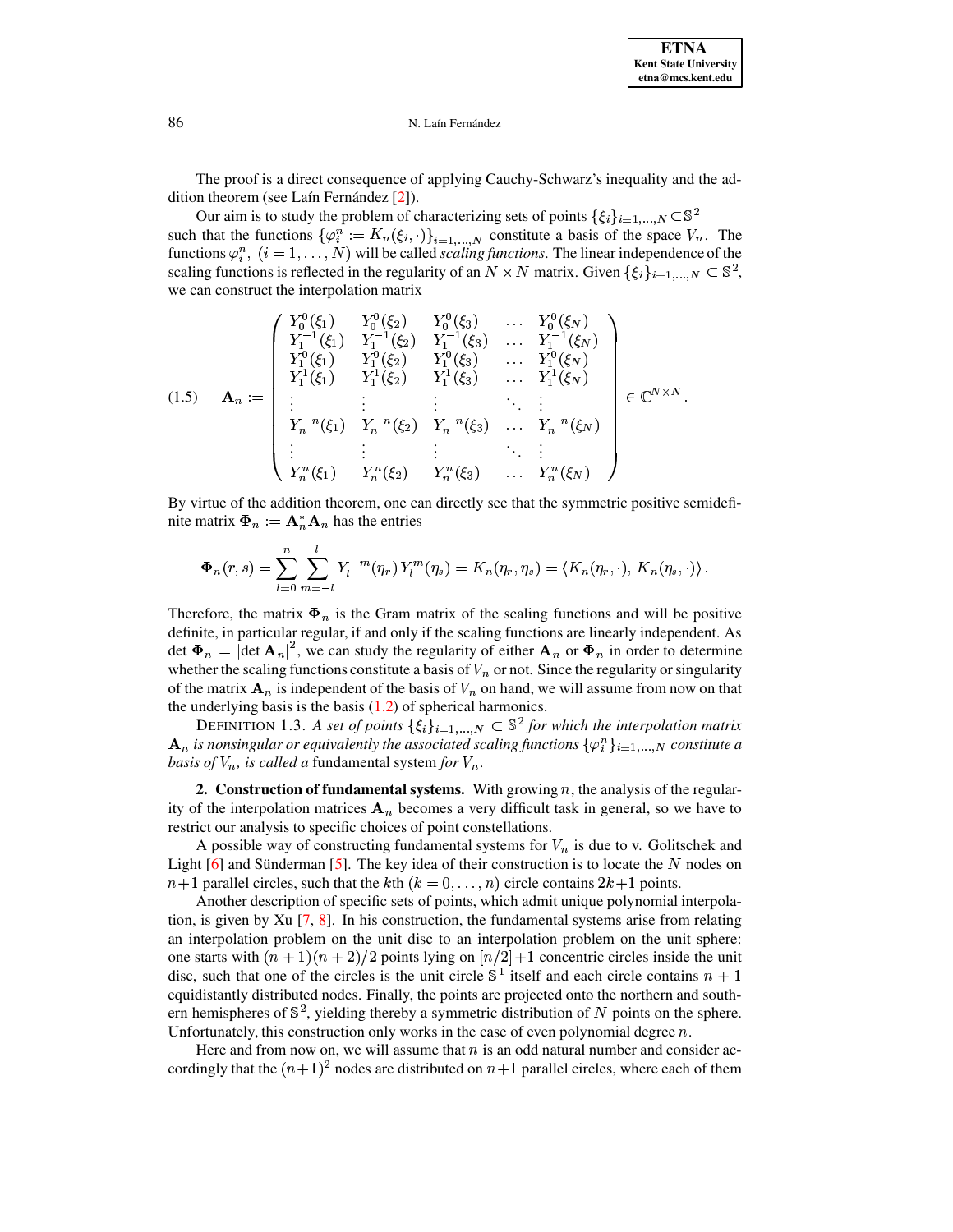## Localized polynomial bases on the sphere 87



FIG. 2.1. *Case*  $n = 3$  *and*  $\alpha = 1$ *: distribution of the points in a local-coordinates-grid: the points are distributed equidistantly on four symmetric latitudinal circles.*

bears  $n+1$  equidistantly distributed points. Moreover, the latitudinal circles are symmetric with respect to the equator and the points on them exhibit a rotational symmetry with respect to the axis that joins the north and south poles. However, as the next lemma shows, a distribution with  $(n + 1)^2$  points lying simultaneously on  $n+1$  meridians and on  $n+1$  latitudes, does not yield a fundamental system for  $V_n$ .

<span id="page-3-1"></span>LEMMA 2.1. Let  $n \in \mathbb{N}$  be an odd positive integer. Furthermore, denote with  $\theta_k$  :=  $2\pi k/(n+1)$  ( $k = 1,...,n+1$ ) and  $\rho_j \in (0,\pi)$  ( $j = 1,...,n+1$ ) pair*wise different longitudinal and latitudinal angles, respectively. Then the system of points*  $\{\Psi(\rho_j, \theta_k)\}_{j,k=1,\dots,n+1}$  does not constitute a fundamental system for  $V_n$ .

The proof follows directly from constructing the associated interpolation matrix  $\mathbf{A}_n$ . Ine proof follows directly from constructing the associated interpolation matrix  $A_n$ .<br>It is straightforward to check that the rows corresponding to the functions  $Y_l^{(n+1)/2}$  and It is straightforward to check that the rows corresponding to the functions  $Y_l^{(n+1)/2}$  and  $n+1)/2$  , ,  $\mathcal{L}_l^{-(n+1)/2}$ ,  $(l = (n+1)/2, \ldots, n)$  are linearly dependent.

In view of the preceding lemma we have to consider different longitudes on the chosen circles  $\{(x_1, x_2, x_3) \in \mathbb{S}^2 : x_3 = \cos \rho_j\}$   $(j = 1, ..., n+1)$  in order to obtain fundamenprinciple for fundamental systems when  $n$  is odd. tal systems. Based on this idea, the following theorem establishes a possible construction

THEOREM 2.2. Let *n* be an odd integer and let  $0 < \rho_1 < \rho_2 < \ldots < \rho_{(n+1)/2}$  $\frac{1}{2}$  <  $\frac{\rho_2}{\rho_3}$  <  $\ldots$  <  $\rho_{(n+1)/2}$  <  $\frac{\pi}{2}$ <br>tric latitudinal angles. Then the and  $\rho_{n+2-j} := \pi - \rho_j$  ( $j = 1, ..., (n+1)/2$ ) denote symmetric latitudinal angles. Then the *set of points*  $M(\alpha) := \{\xi_{j,k} := \Psi(\rho_j, \theta_k^j), j, k = 1, ..., n + 1\}$ , where<br> $\int \frac{2\pi k}{\beta}$  *if i is add* 

<span id="page-3-0"></span>
$$
\theta_k^j = \begin{cases} \frac{2\pi k}{n+1}, & \text{if } j \text{ is odd,} \\ \frac{(2(k-1)+\alpha)\pi}{n+1}, & \text{if } j \text{ is even,} \end{cases}
$$

with  $\alpha \in (0, 2)$ , constitutes a fundamental system for  $V_n$ .

*Proof*. In order to establish the linear independence of the scaling functions corresponding to the point set  $M(\alpha)$ , we have to study the regularity of the interpolation matrix  $\mathbf{A}_n$  in [\(1.5\)](#page-2-0). The trick of the proof is to reduce our  $(n+1)^2$ -dimensional problem to  $n+1$  problems of dimension  $n+1$ . Using the structure of the spherical harmonics as functions of separated variables, we can convert our original interpolation matrix  $A_n$  into an equivalent block diagonal one consisting of  $n + 1$  blocks  $\mathbf{B}_m$  ( $m = 0, \ldots, n$ ) of dimension  $(n + 1) \times (n + 1)$  by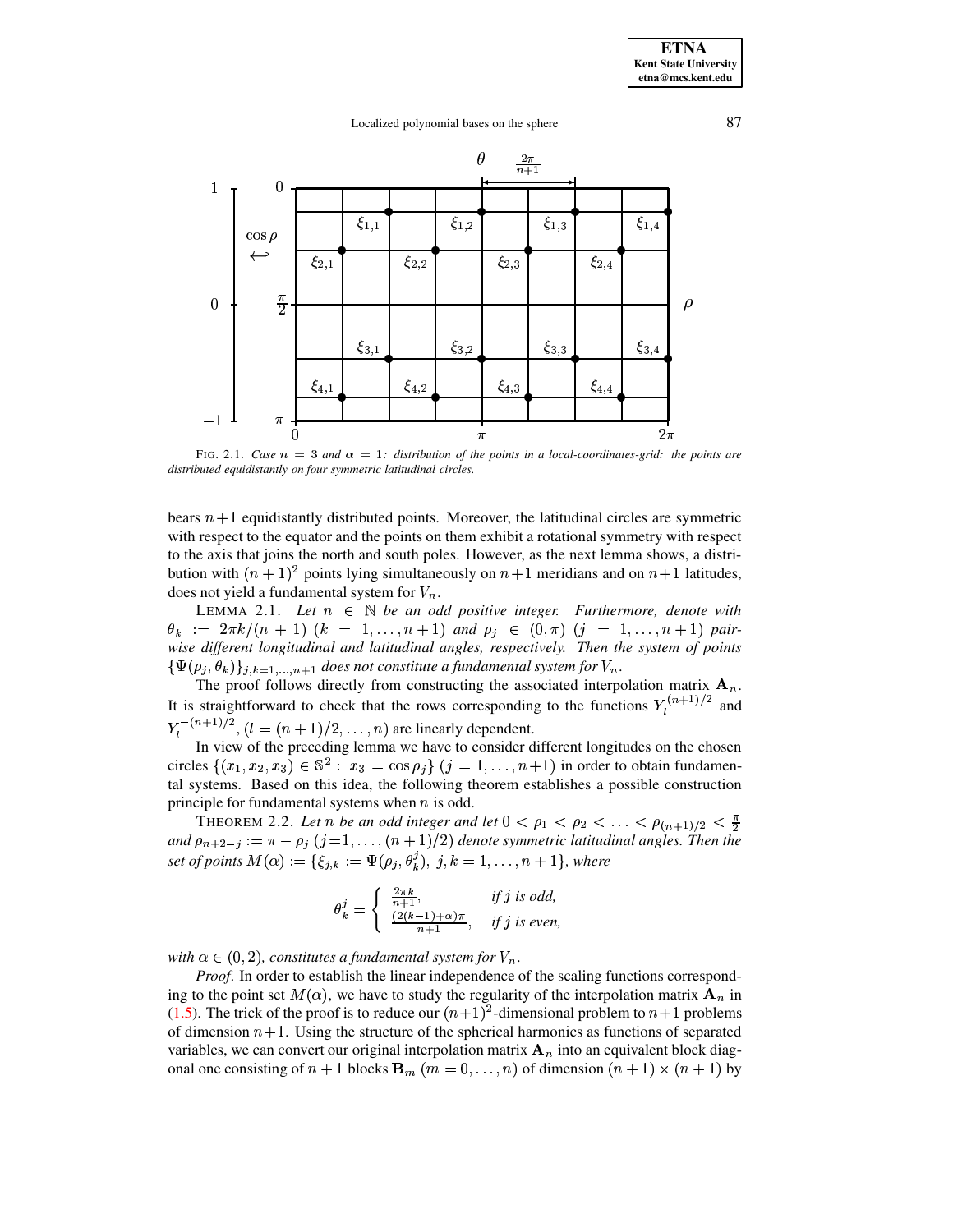### N. Laín Fernández

regular transformations.

Multiplying from the left hand side by a proper permutation matrix  $P_1$ , we can reorder the rows of  $A_n$  so that the matrix attains the form

$$
\left(\begin{array}{c}\n\mathbf{Z}_0 \\
\hline\n\mathbf{Z}_1 \\
\hline\n\vdots \\
\hline\n\mathbf{Z}_n\n\end{array}\right) := \left(\begin{array}{ccc}\n\mathbf{Y}_l^m & : & m \equiv 0 \mod(n+1), \ l \ge |m| \\
\hline\n\mathbf{Y}_l^m & : & m \equiv 1 \mod(n+1), \ l \ge |m| \\
\hline\n\vdots & & \\
\hline\n\mathbf{Y}_l^m & : & m \equiv n \mod(n+1), \ l \ge |m| \\
\hline\n\end{array}\right) \begin{array}{c}\n\in \mathbb{C}^{(n+1) \times N} \\
\in \mathbb{C}^{(n+1) \times N} \\
\in \mathbb{C}^{(n+1) \times N}.\n\end{array}
$$

Here,  $\mathbf{Y}_l^m$  denotes the row vector containing the evaluation of the spherical harmonic  $Y_l^m$  at the nodes  $\{\xi_{j,k}, j,k = 1, ..., n+1\}$ . Within the matrices  $\mathbf{Z}_m \in \mathbb{C}^{(n+1)\times N}$   $(m = 0, ..., n)$ the functions – each of them determines one row of  $\mathbf{Z}_m$  – are ordered in the following way

$$
Y_m^m, Y_{m+1}^m, \ldots, Y_n^m, Y_{n+1-m}^{m-n-1}, Y_{n+2-m}^{m-n-1}, \ldots, Y_n^{m-n-1}
$$

Furthermore, bearing in mind the distribution of the points on the parallel circles  $\rho = \rho_j$  (j =  $1, \ldots, n + 1$ , we can split the  $(n + 1) \times N$ -dimensional matrices  $\mathbf{Z}_m$   $(m = 0, \ldots, n)$  into  $n+1$  square matrices of dimension  $(n+1) \times (n+1)$ 

$$
\mathbf{Z}_m = (\mathbf{Z}_m^1, \mathbf{Z}_m^2, \dots, \mathbf{Z}_m^{n+1}), \qquad m = 0, \dots, n,
$$

where  $\mathbf{Z}_m^j \in \mathbb{C}^{(n+1)\times (n+1)}$  contains the information relative to the points lying on the jth latitudinal circle.

Moreover, let  $\omega := \exp(2\pi i/(n+1))$  and consider the  $(n+1) \times (n+1)$ -dimensional Fourier matrix  $F_{n+1}$  with entries

$$
(2.1) \qquad \mathbf{F}_{n+1}(j,k) := \frac{1}{\sqrt{n+1}} \left( \omega^{-(j-1)(k-1)} \right) = \frac{1}{\sqrt{n+1}} \left( e^{-\frac{2\pi i}{n+1}(j-1)(k-1)} \right)
$$

Multiplication from the right hand side by the  $N \times N$ -dimensional block diagonal matrix  $\mathbf{F} := \text{diag}\left(\mathbf{F}_{n+1}, \mathbf{F}_{n+1}, \dots, \mathbf{F}_{n+1}\right)$  yields

<span id="page-4-1"></span>(2.2) 
$$
\mathbf{P}_1 \mathbf{A}_n \mathbf{F} = \begin{pmatrix} \mathbf{Z}_0^1 \mathbf{F}_{n+1} & \mathbf{Z}_0^2 \mathbf{F}_{n+1} & \dots & \mathbf{Z}_0^{n+1} \mathbf{F}_{n+1} \\ \mathbf{Z}_1^1 \mathbf{F}_{n+1} & \mathbf{Z}_1^2 \mathbf{F}_{n+1} & \dots & \mathbf{Z}_1^{n+1} \mathbf{F}_{n+1} \\ \vdots & \vdots & \ddots & \vdots \\ \mathbf{Z}_n^1 \mathbf{F}_{n+1} & \mathbf{Z}_n^2 \mathbf{F}_{n+1} & \dots & \mathbf{Z}_n^{n+1} \mathbf{F}_{n+1} \end{pmatrix}
$$

Let us now focus our attention on the  $(n + 1) \times (n + 1)$ -dimensional matrices  $\mathbb{Z}_m^j \mathbb{F}_{n+1}$ and compute their entries. Since the longitudinal angles of the points on hand vary from latitude to latitude, it is necessary to examine the cases of odd and even  $j$  separately. Also the structure of the functions involved in each of the matrices  $\mathbb{Z}_m^j$  recommends the distinction of two cases. On the one hand, we study the entries of the  $n-m+1$  first rows, i.e., the rows corresponding to the functions  $Y_{m+\kappa}^m$  ( $\kappa = 0, \ldots, n-m$ ), and, on the other hand, we analyze the remaining m rows relative to the functions  $Y_{n+1-m+\kappa}^{m-n-1}$  ( $\kappa = 0, \ldots, m-1$ ).

# <span id="page-4-0"></span>(I) Let  $j$  be odd.

a) For  $1 \le r \le n - m + 1$ , we obtain

$$
\left(\mathbf{Z}_{m}^{j} \mathbf{F}_{n+1}\right)(r,s) = \frac{1}{\sqrt{n+1}} \sum_{k=1}^{n+1} Y_{m-1+r}^{m} \left(\Psi\left(\rho_{j}, \frac{2\pi k}{n+1}\right)\right) \omega^{(1-k)(s-1)}
$$

88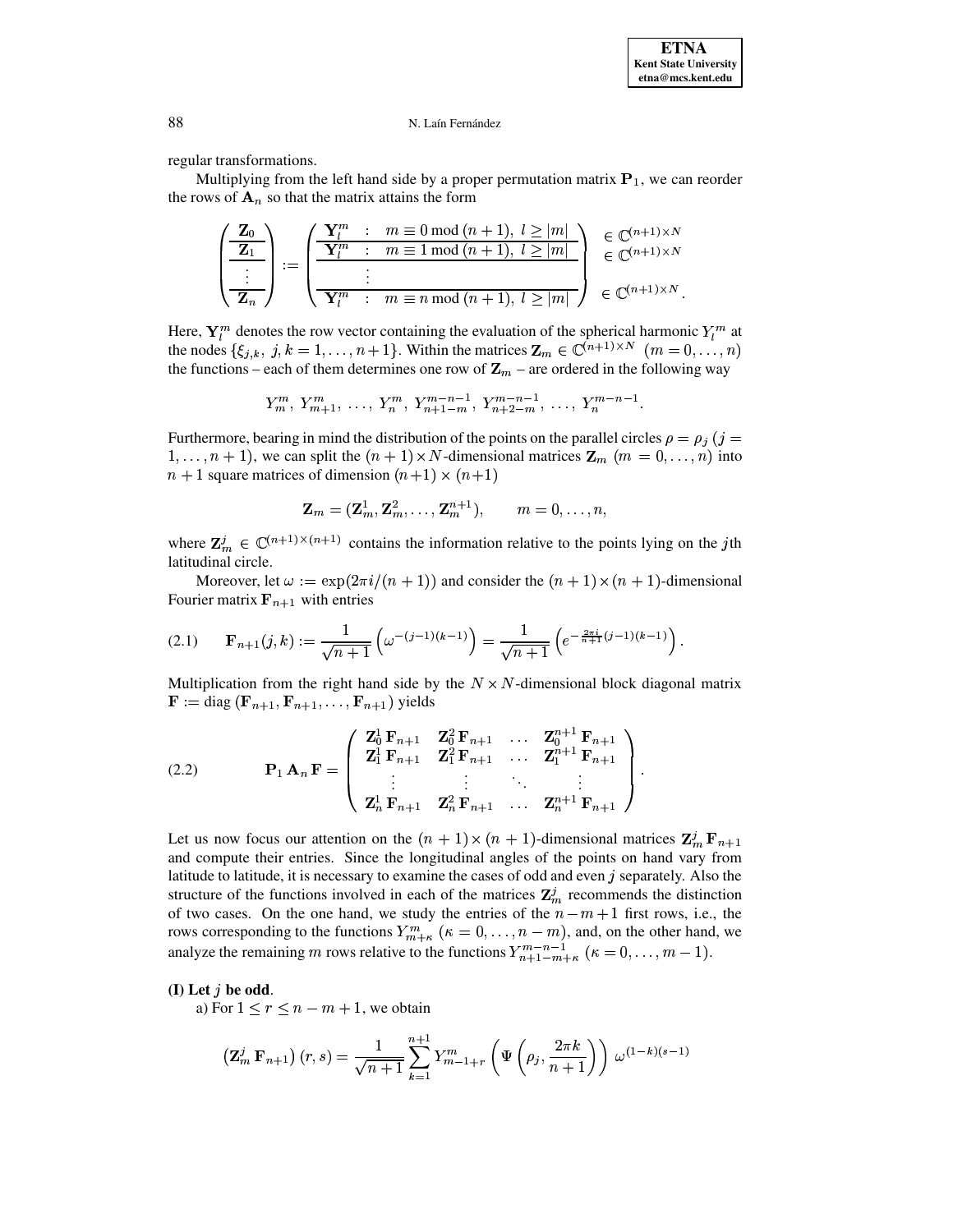Localized polynomial bases on the sphere

(2.3)  

$$
= K_r^m P_{m-1+r}^m(\cos \rho_j) \sum_{k=1}^{n+1} \omega^{mk+s-1-sk+k}
$$

$$
= K_r^m P_{m-1+r}^m(\cos \rho_j) \omega^{s-1} \sum_{k=1}^{n+1} \omega^{(m-s+1)k},
$$

where  $K_r^m$  denotes the constant

<span id="page-5-0"></span>(2.4) 
$$
K_r^m := \sqrt{\frac{2(m-1+r)+1}{4\pi(n+1)}}, \qquad r = 1, \ldots, n-m+1.
$$

Note that the sum in (2.3) is nonzero if and only if  $(m - s + 1) \equiv 0 \mod (n + 1)$ . However, since  $m \in \{0, \ldots, n\}$  and  $s \in \{1, \ldots, n+1\}$ , this implies that  $s = m + 1$ . Accordingly, we obtain

$$
\left(\mathbf{Z}_{m}^{j} \mathbf{F}_{n+1}\right)(r,s) = \begin{cases} (n+1) K_{r}^{m} P_{m-1+r}^{m}(\cos \rho_{j}) \omega^{m}, & \text{if } s = m+1, \\ 0, & \text{otherwise.} \end{cases}
$$

b) Similarly, if  $n - m + 2 \le r \le n + 1$ , then

$$
\left(\mathbf{Z}_m^j \mathbf{F}_{n+1}\right)(r,s) = \begin{cases} (n+1) K_r^{2r} P_{r-1}^{n+1-m}(\cos \rho_j) \,\omega^m, & \text{if } s = m+1, \\ 0, & \text{otherwise.} \end{cases}
$$

# (II) Now let  $j$  be even.

a) For  $1 \le r \le n - m + 1$ , it holds

<span id="page-5-1"></span>
$$
\begin{split} \left(\mathbf{Z}_{m}^{j} \mathbf{F}_{n+1}\right)(r,s) &= \frac{1}{\sqrt{n+1}} \sum_{k=1}^{n+1} Y_{m-1+r}^{m} \left(\Psi\left(\rho_{j}, \frac{(2(k-1)+\alpha)\pi}{n+1}\right)\right) \omega^{(1-k)(s-1)}\\ &= K_{r}^{m} P_{m-1+r}^{m} \left(\cos \rho_{j}\right) \sum_{k=1}^{n+1} \omega^{\alpha m/2-m+km-sk+s-1+k}\\ &= K_{r}^{m} P_{m-1+r}^{m} \left(\cos \rho_{j}\right) \omega^{\alpha m/2-m+s-1} \sum_{k=1}^{n+1} \omega^{(m-s+1)\,k}, \end{split}
$$

where  $K_r^m$  was already introduced in (2.4). Again, the sum in (2.5) is nonzero if and only if  $s = m + 1$ . Accordingly, it follows that

$$
\left(\mathbf{Z}_{m}^{j} \mathbf{F}_{n+1}\right)(r,s) = \begin{cases} (n+1) K_{r}^{m} P_{m-1+r}^{m}(\cos \rho_{j}) \omega^{\frac{\alpha m}{2}}, & \text{if } s = m+1, \\ 0, & \text{otherwise.} \end{cases}
$$

b) In a similar way, if  $n - m + 2 \le r \le n + 1$ , then

$$
\left(\mathbf{Z}_{m}^{j} \mathbf{F}_{n+1}\right)(r,s) = \begin{cases} (n+1) K_{r}^{2r} P_{r-1}^{n+1-m}(\cos \rho_{j}) \omega^{\frac{\alpha m}{2}} e^{-\alpha \pi i}, & \text{if } s = m+1, \\ 0, & \text{otherwise.} \end{cases}
$$

In view of these calculations, we realize that each of the matrices  $\mathbf{Z}_m^j \mathbf{F}_{n+1}$  possesses only one nonzero column, namely the  $(m + 1)$ st one. Moreover, bearing in mind the structure of the matrix in  $(2.2)$ , we observe that we can obtain a block diagonal matrix if we multiply from the right hand side by the following permutation matrix

$$
\mathbf{P}_2 := [\mathbf{e}_1, \, \mathbf{e}_{n+2}, \, \mathbf{e}_{2(n+1)+1}, \ldots, \, \mathbf{e}_{n(n+1)+1}, \, \mathbf{e}_2, \mathbf{e}_{n+3}, \, \mathbf{e}_{2(n+1)+2} \ldots, \, \mathbf{e}_{n(n+1)+2}, \ldots, \, \mathbf{e}_{n+1}, \, \mathbf{e}_{2(n+1)}, \, \mathbf{e}_{3(n+1)}, \ldots, \, \mathbf{e}_{(n+1)^2}].
$$

Thereby, the product  $P_1 A_n F P_2$  attains the form diag  $(B_0, B_1, \ldots, B_n)$ , where the matrix  $\mathbf{B}_m \in \mathbb{C}^{(n+1)\times (n+1)}$   $(m = 0, \ldots, n)$  has the following entries:

89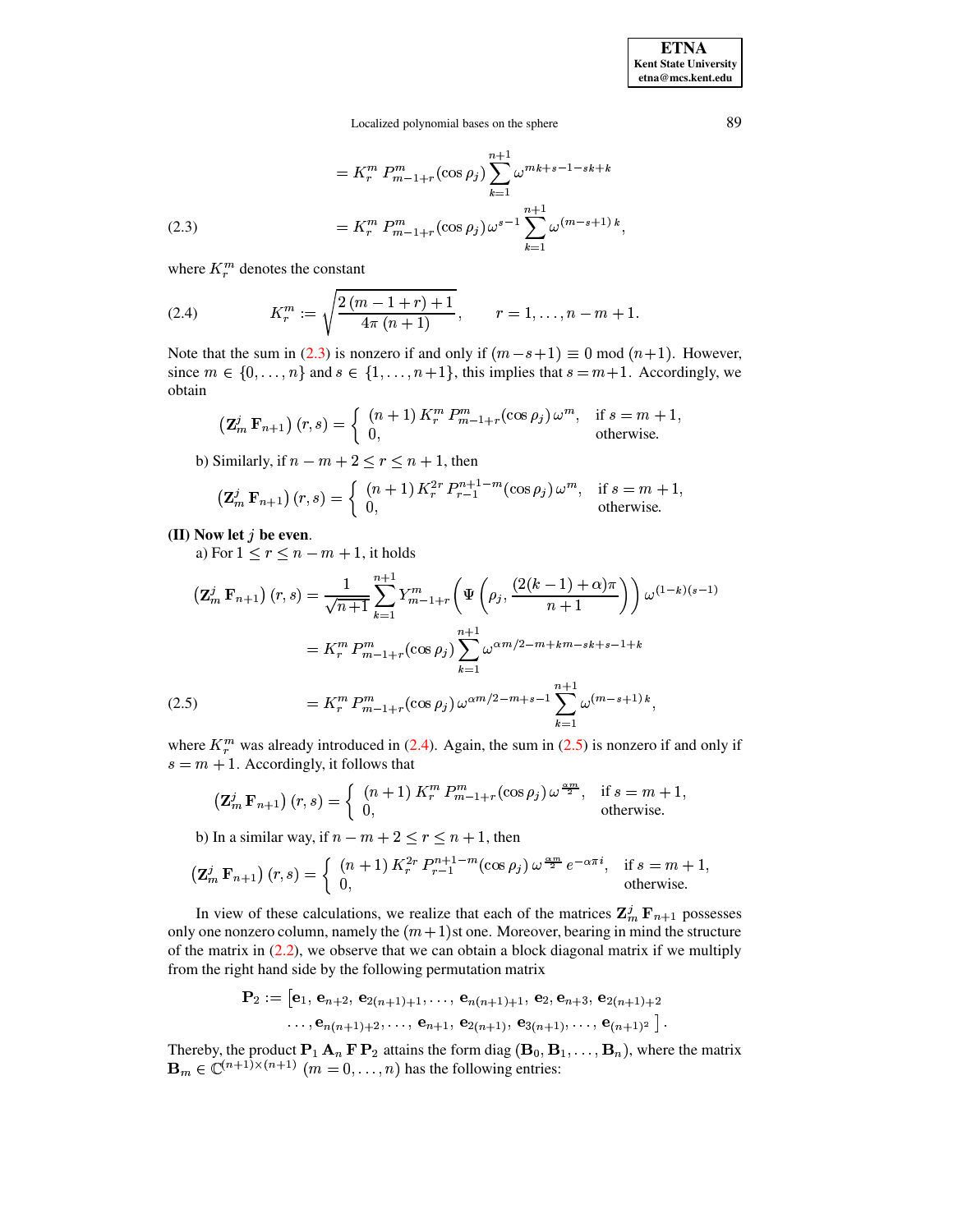o **o** and the state of the state of the state of the state of the state of the state of the state of the state of the state of the state of the state of the state of the state of the state of the state of the state of the st **o** and the state of the state of the state of the state of the state of the state of the state of the state of the state of the state of the state of the state of the state of the state of the state of the state of the st **o** and the state of the state of the state of the state of the state of the state of the state of the state of the state of the state of the state of the state of the state of the state of the state of the state of the st **o** and the state of the state of the state of the state of the state of the state of the state of the state of the state of the state of the state of the state of the state of the state of the state of the state of the st **o** and the state of the state of the state of the state of the state of the state of the state of the state of the state of the state of the state of the state of the state of the state of the state of the state of the st **of the contract of the contract of the contract of the contract of the contract of the contract of the contract of the contract of the contract of the contract of the contract of the contract of the contract of the contra of the contract of the contract of the contract of the contract of the contract of the contract of the contract of the contract of the contract of the contract of the contract of the contract of the contract of the contra of the contract of the contract of the contract of the contract of the contract of the contract of the contract of the contract of the contract of the contract of the contract of the contract of the contract of the contra of the contract of the contract of the contract of the contract of the contract of the contract of the contract of the contract of the contract of the contract of the contract of the contract of the contract of the contra of the contract of the contract of the contract of the contract of the contract of the contract of the contract of the contract of the contract of the contract of the contract of the contract of the contract of the contra of the contract of the contract of the contract of the contract of the contract of the contract of the contract of the contract of the contract of the contract of the contract of the contract of the contract of the contra of the contract of the contract of the contract of the contract of the contract of the contract of the contract of the contract of the contract of the contract of the contract of the contract of the contract of the contra of the contract of the contract of the contract of the contract of the contract of the contract of the contract of the contract of the contract of the contract of the contract of the contract of the contract of the contra of the contract of the contract of the contract of the contract of the contract of the contract of the contract of the contract of the contract of the contract of the contract of the contract of the contract of the contra of the contract of the contract of the contract of the contract of the contract of the contract of the contract of the contract of the contract of the contract of the contract of the contract of the contract of the contra of the contract of the contract of the contract of the contract of the contract of the contract of the contract of the contract of the contract of the contract of the contract of the contract of the contract of the contra o** and the state of the state of the state of the state of the state of the state of the state of the state of the state of the state of the state of the state of the state of the state of the state of the state of the st **o** and the state of the state of the state of the state of the state of the state of the state of the state of the state of the state of the state of the state of the state of the state of the state of the state of the st **o** and the state of the state of the state of the state of the state of the state of the state of the state of the state of the state of the state of the state of the state of the state of the state of the state of the st **o** and the state of the state of the state of the state of the state of the state of the state of the state of the state of the state of the state of the state of the state of the state of the state of the state of the st **o** and the state of the state of the state of the state of the state of the state of the state of the state of the state of the state of the state of the state of the state of the state of the state of the state of the st **of the contract of the contract of the contract of the contract of the contract of the contract of the contract of the contract of the contract of the contract of the contract of the contract of the contract of the contra** 

## 90 N. Laín Fernández

• If  $1 \le r \le n-m+1$ , then

$$
\mathbf{B}_{m}(r,j) = \begin{cases} (n+1) K_{r}^{m} P_{m-1+r}^{m} (\cos \rho_{j}) \omega^{m}, & \text{if } j \text{ odd}, \\ (n+1) K_{r}^{m} P_{m-1+r}^{m} (\cos \rho_{j}) \omega^{\frac{\alpha m}{2}}, & \text{if } j \text{ even}. \end{cases}
$$
  
• If  $n-m+2 \le r \le n+1$ , then

• If 
$$
n-m+2 \leq r \leq n+1
$$
, then

$$
\mathbf{B}_{m}(r, j) = \begin{cases} (n+1) K_{r}^{2r} P_{r-1}^{n+1-m}(\cos \rho_{j}) \omega^{m}, & \text{if } j \text{ odd}, \\ (n+1) K_{r}^{2r} P_{r-1}^{n+m-1}(\cos \rho_{j}) \omega^{\frac{\alpha m}{2}} e^{-\alpha \pi i}, & \text{if } j \text{ even}. \end{cases}
$$
  
Summarizing, we have obtained a simpler representation of the  $N \times N$ -dimensional ma-

trix  $\mathbf{A}_n$  as the block diagonal matrix diag  $(\mathbf{B}_0, \mathbf{B}_1, \dots, \mathbf{B}_n)$  via multiplication by regular  $\sum_{n=1}^{\infty}$ . Hence, we have reduced the study of  $\sum_{n=1}^{\infty}$  of  $\sum_{n=1}^{\infty}$  of  $\sum_{n=1}^{\infty}$  to the analysis of the regularity of stars in the regularity of stars in the regularity of stars in the regularity of regularity of each of the lower dimensional matrices  ${\bf B}_m$   $(m = 0, \ldots, n)$ .

In order to face this problem, we will make use of some properties of the calculus of determinants. Note also that it is enough to restrict our analysis to the cases  $m = 0, \ldots, (n +$ 1)/2, since  $\mathbf{B}_{n+1-m}$  is equivalent to  $\mathbf{B}_m$  for  $m = 0, \ldots, (n+1)/2$ . Indeed, the latter one is<br>a permuted and scaled version of  $\mathbf{B}_m$ . a permuted and scaled version of  $\mathbf{B}_m$ .

Extracting the constants appearing in the entries of each of the matrices  $\mathbf{B}_{m}$  ( $m =$  $(0,\ldots,(n + 1)/2)$ , first rowwise, then columnwise, and introducing the notation  $x_j :=$  $\cos \rho_j$   $(j = 1, \ldots, n + 1)$ , we obtain

det 
$$
\mathbf{B}_m = (n+1)^{n+1} \left( \prod_{r=1}^{n-m+1} K_r^m \right) \left( \prod_{s=n-m+2}^{n+1} K_s^{2s} \right) e^{m\pi i} e^{\frac{\alpha m \pi i}{2}} \times
$$
  
\n
$$
\begin{vmatrix}\nP_m^m(x_1) & P_m^m(x_2) & \cdots & P_m^m(x_{n+1}) \\
P_{m+1}^m(x_1) & P_{m+1}^m(x_2) & \cdots & P_{m+1}^m(x_{n+1}) \\
\vdots & \vdots & \ddots & \vdots \\
P_n^m(x_1) & P_n^m(x_2) & \cdots & P_n^m(x_{n+1}) \\
P_{n+1-m}^m(x_1) & e^{-\alpha \pi i} P_{n+1-m}^{n+1-m}(x_2) & \cdots & e^{-\alpha \pi i} P_{n+1-m}^{n+1-m}(x_{n+1}) \\
P_{n+2-m}^{n+1-m}(x_1) & e^{-\alpha \pi i} P_{n+2-m}^{n+1-m}(x_2) & \cdots & e^{-\alpha \pi i} P_{n+2-m}^{n+1-m}(x_{n+1}) \\
\vdots & \vdots & \ddots & \vdots \\
P_n^{n+1-m}(x_1) & e^{-\alpha \pi i} P_n^{n+1-m}(x_2) & \cdots & e^{-\alpha \pi i} P_n^{n+1-m}(x_{n+1})\n\end{vmatrix}
$$
  
\nNote that in the lower half of the above matrix, the factor  $e^{-\alpha \pi i}$  only appears in the even

columns. For the sake of symmetry, let us multiply the last m rows by  $e^{\alpha \pi i/2}$ . Thereby, it remains to show that the determinant ®

$$
(2.7) \quad\n\begin{aligned}\nP_m^m(x_1) & P_m^m(x_2) & \cdots & P_m^m(x_{n+1}) \\
P_{m+1}^m(x_1) & P_{m+1}^m(x_2) & \cdots & P_{m+1}^m(x_{n+1}) \\
&\vdots &\vdots &\ddots &\vdots \\
P_n^m(x_1) & P_n^m(x_2) & \cdots & P_n^m(x_{n+1}) \\
e^{\frac{\alpha \pi i}{2}} P_{n+1-m}^{n+1-m}(x_1) & e^{-\frac{\alpha \pi i}{2}} P_{n+1-m}^{n+1-m}(x_2) & \cdots & e^{-\frac{\alpha \pi i}{2}} P_{n+1-m}^{n+1-m}(x_{n+1}) \\
&\vdots &\vdots &\ddots &\vdots \\
e^{\frac{\alpha \pi i}{2}} P_n^{n+1-m}(x_1) & e^{-\frac{\alpha \pi i}{2}} P_{n+2-m}^{n+1-m}(x_2) & \cdots & e^{-\frac{\alpha \pi i}{2}} P_n^{n+1-m}(x_{n+1}) \\
&\vdots &\vdots &\ddots &\vdots \\
e^{\frac{\alpha \pi i}{2}} P_n^{n+1-m}(x_1) & e^{-\frac{\alpha \pi i}{2}} P_n^{n+1-m}(x_2) & \cdots & e^{-\frac{\alpha \pi i}{2}} P_n^{n+1-m}(x_{n+1})\n\end{aligned}
$$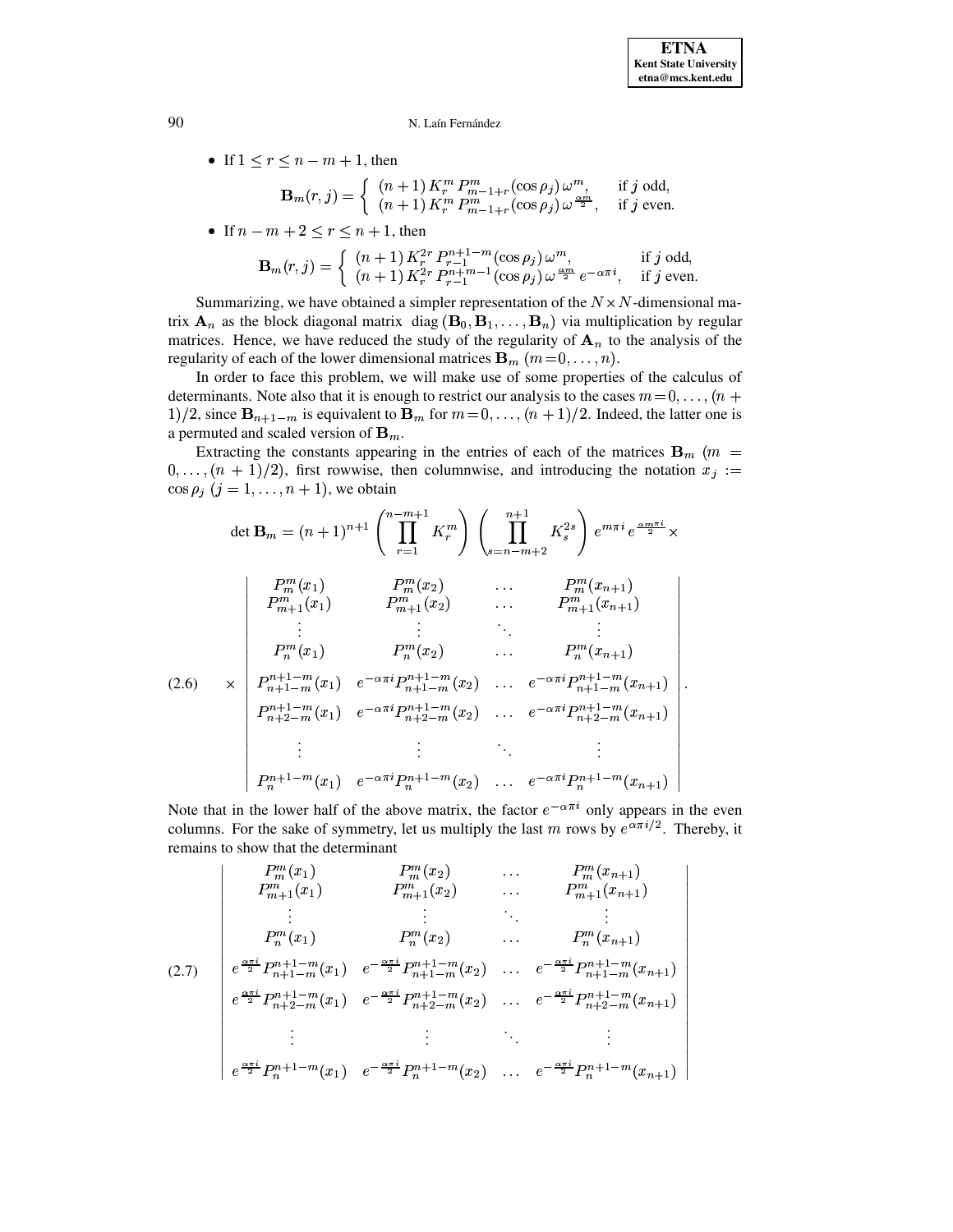**ETNA Kent State University**  $etna@mcs. kent.edu$ 

is nonzero. Exploiting the parity of the associated Legendre functions, we can transform the above matrix by elementary row operations into  $C_m D$ , where D is the  $(n + 1) \times (n + 1)$ dimensional diagonal matrix

$$
\mathbf{D} = \text{diag} \left( (1 - x_1^2)^m, (1 - x_2^2)^m, \dots, (1 - x_{n+1}^2)^m \right) \in \mathbb{R}^{(n+1) \times (n+1)}
$$

and  $\mathbf{C}_m$  is given by

$$
\begin{pmatrix}\n1 & 1 & \dots & 1 \\
x_1 & x_2 & \dots & x_{n+1} \\
x_1^2 & x_2^2 & \dots & x_{n+1}^2 \\
\vdots & \vdots & \ddots & \vdots \\
x_1^{n-m} & x_2^{n-m} & \dots & x_{n+1}^{n-m} \\
e^{\frac{\alpha \pi i}{2}}(1-x_1^2)^\beta & e^{-\frac{\alpha \pi i}{2}}(1-x_2^2)^\beta & \dots & e^{\frac{-\alpha \pi i}{2}}(1-x_{n+1}^2)^\beta \\
e^{\frac{\alpha \pi i}{2}}x_1(1-x_1^2)^\beta & e^{-\frac{\alpha \pi i}{2}}x_2(1-x_2^2)^\beta & \dots & e^{\frac{-\alpha \pi i}{2}}x_{n+1}(1-x_{n+1}^2)^\beta \\
\vdots & \vdots & \ddots & \vdots \\
e^{\frac{\alpha \pi i}{2}}x_1^{m-1}(1-x_1^2)^\beta & e^{-\frac{\alpha \pi i}{2}}x_2^{m-1}(1-x_2^2)^\beta & \dots & e^{\frac{-\alpha \pi i}{2}}x_{n+1}^{m-1}(1-x_{n+1}^2)^\beta\n\end{pmatrix}
$$

with  $\beta = (n + 1)/2 - m$ . Consequently, in order to conclude the proof of Theorem 2.2, it remains to establish the regularity of the  $(n + 1) \times (n + 1)$ -dimensional matrices  $C_m$  $(m = 0, \ldots, (n + 1)/2).$ 

As it is shown in Theorem 2.7 of Laín Fernández [1], all these matrices  $\mathbf{C}_m$  (*m* =  $0, \ldots, (n+1)/2$  are regular, which completes the proof.  $\Box$ 

2.1. Conditions of the matrices  $A_n$ . According to Lemma 2.1, the point distribution described in Theorem 2.2 does not yield a fundamental system for  $V_n$  when  $\alpha = 0$  or  $\alpha = 2$ . In order to understand better the influence of the parameter  $\alpha$  on the stability of the interpolation problem, let us now study the asymptotic behavior of the condition number cond  $A_1(\alpha)$  when  $\alpha$  approximates the extremal values 0 or 2. On account of the symmetric distribution of the points in Theorem 2.2, we have that cond  $A_n(\alpha) =$ cond  $A_n(2-\alpha)$ . Hence, we will assume without loss of generality that  $\alpha \in (0,1]$ .

<span id="page-7-0"></span>LEMMA 2.3. Let  $n=1$  and let  $\{\xi_1,\xi_2,\xi_3,\xi_4\}\subset \mathbb{S}^2$  be a fundamental system of the form described in Theorem 2.2. Then

$$
\arg\min\{\text{cond }\mathbf{A}_1(\alpha): \ \alpha \in (0,1]\} = 1.
$$

and cond  $\mathbf{A}_1(1) = 1$  if and only if the underlying latitude  $\cos \rho_1 = 1/\sqrt{3}$  is the positive zero of the Legendre polynomial  $P_2$ . Moreover,

$$
\text{cond } \mathbf{A}_1(\alpha) = O\left(\alpha^{-1}\right) \qquad \text{as} \quad \alpha \to 0.
$$

*Proof.* In order to estimate the condition number of the matrix  $A_1(\alpha)$  in dependence on the shift  $\alpha$ , let us compute the eigenvalues of the Gram matrix  $\Phi_1(\alpha)$ . For the sake of simplicity, let  $a := \cos(\alpha \pi/2)$  and  $b := \cos^2 \rho_1$ . It is straightforward to check that the matrix  $\Phi_1(\alpha)$  attains the form

$$
\frac{1}{4\pi}\left(\begin{array}{cccc} 4 & 6b-2 & 1+3(a(b-1)-b) & 1+3(a(1-b)-b) \\ 6b-2 & 4 & 1+3(a(1-b)-b) & 1+3(a(b-1)-b) \\ 1+3(a(b-1)-b) & 1+3(a(1-b)-b) & 4 & 6b-2 \\ 1+3(a(1-b)-b) & 1+3(a(b-1)-b) & 6b-2 & 4 \end{array}\right).
$$

91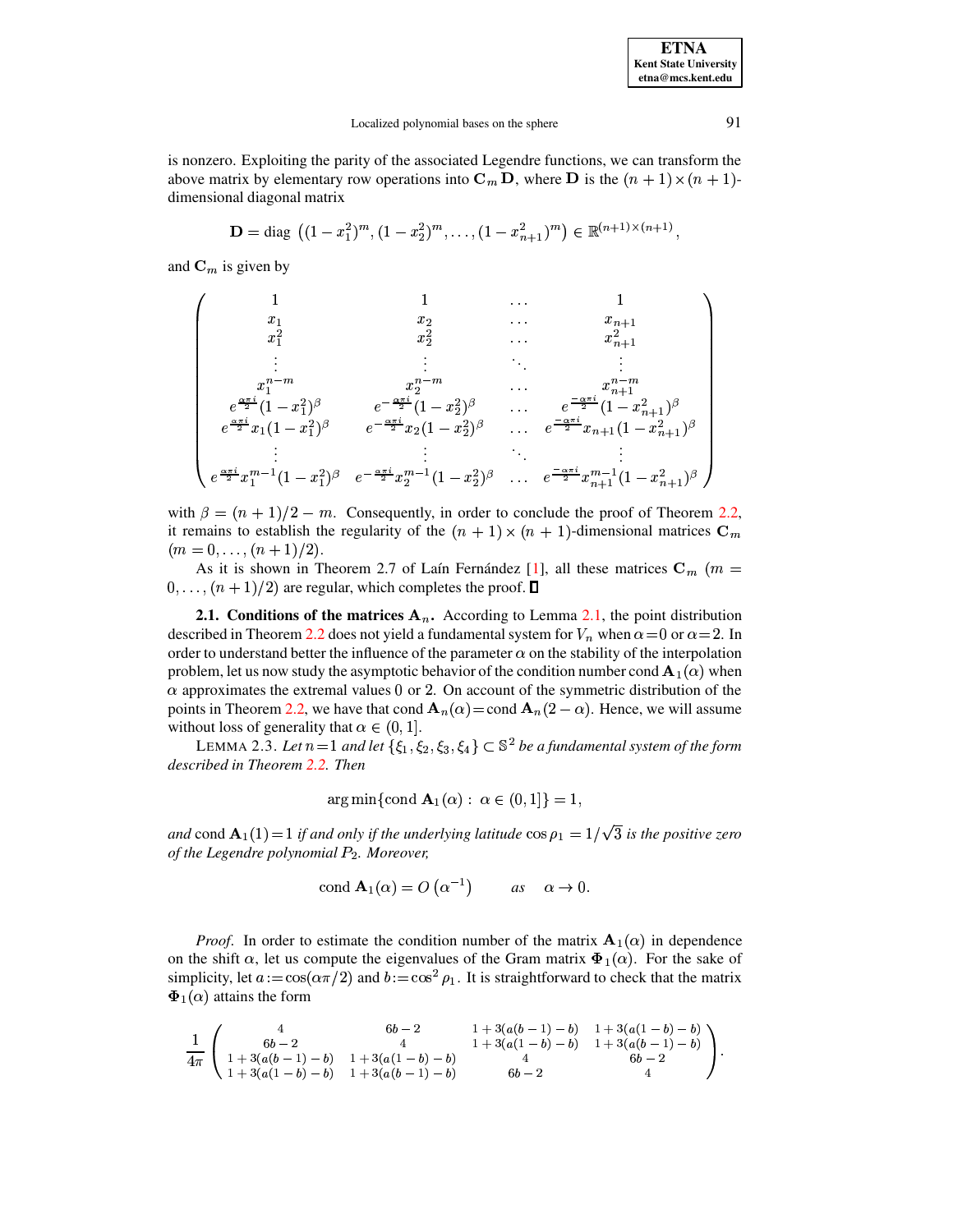92 N. Laín Fernández



<span id="page-8-0"></span>FIG. 2.2. *On the left hand side: Condition number of in dependence of the shift for different latitudinal heights. Note that because of the symmetry of the sphere, cond*  $\mathbf{A}_3(\alpha) = \text{cond } \mathbf{A}_3(2-\alpha)$ *. The minimal condition* number is achieved for  $\alpha$  = 1. On the right hand side: log-log plot of cond  $\mathbf{A}_n(\alpha)$ , when  $\alpha$  tends to 0.

Since this matrix is block circulant with circulant blocks, one can compute its eigenvalues via diagonalization by Fourier matrices

$$
\lambda_1(a)=4, \ \lambda_2(a)=12b, \ \lambda_3(a)=6(a-1)(b-1), \ \lambda_4(a)=-6(1+a)(b-1).
$$

Considering now the cases  $b \leq \frac{1}{3}$  and  $b > 1$ ns its m and  $b > \frac{1}{3}$  separately um at th Considering now the cases  $b \leq \frac{1}{3}$  and  $b > \frac{1}{3}$  separately, it can be seen that the quotient  $\lambda_{\max}(\Phi_1(\alpha))/\lambda_{\min}(\Phi_1(\alpha))$  attains its minimum at the intersection point of the lines  $\lambda_3(a)$ and  $\lambda_4(a)$ , i.e. at the point  $a=0$  or equivalently  $\alpha=1$ .

Accordingly, for  $\alpha = 1$ , the Gram matrix  $\Phi_1(1)$  possesses the eigenvalues

$$
\lambda_1 = 4, \quad \lambda_2 = 6(1 + \cos 2\rho_1), \quad \lambda_{3,4} = -3(-1 + \cos 2\rho_1).
$$

It is now straightforward to prove that the matrix has equal eigenvalues if and only if  $\cos \rho_1 =$  $\frac{1}{\log n}$  $1/\sqrt{3}$ . For this value of  $\rho_1$ , the condition number of the matrix is equal to one and the scaling functions form an orthogonal basis of  $V_1$ .

Having computed the eigenvalues of  $\Phi_1(\alpha)$ , we can immediately conclude that cond  $A_1(\alpha) = O(\alpha^{-1})$ ,  $\alpha \to 0$  by analyzing the cases  $\cos^2 \rho_1 \le 1/3$  and  $\cos^2 \rho_1 > 1/3$  separately.  $\Box$ separately.  $\square$ 

At this point it should be mentioned that for the special value of  $\rho_1 = \arccos(1/\sqrt{3})$ , ooints constituting the set  $M(1)$ , i.e.  $\sim$   $\sim$   $\sim$  $),$ the points constituting the set  $M(1)$ , i.e.

$$
\xi_{1,1} = \left(-\sqrt{\frac{2}{3}}, 0, \frac{1}{\sqrt{3}}\right), \quad \xi_{1,2} = \left(\sqrt{\frac{2}{3}}, 0, \frac{1}{\sqrt{3}}\right),
$$

$$
\xi_{2,1} = \left(0, \sqrt{\frac{2}{3}}, -\frac{1}{\sqrt{3}}\right), \quad \xi_{2,2} = \left(0, -\sqrt{\frac{2}{3}}, -\frac{1}{\sqrt{3}}\right),
$$

are the vertices of a regular tetrahedron inscribed in the sphere.

Motivated by the results obtained for the case  $n = 1$ , it is natural to ask whether it is possible to make similar assertions for higher values of  $n$ . Unfortunately, so far it was only possible to conduct numerical experiments, which indeed support the conjecture that for